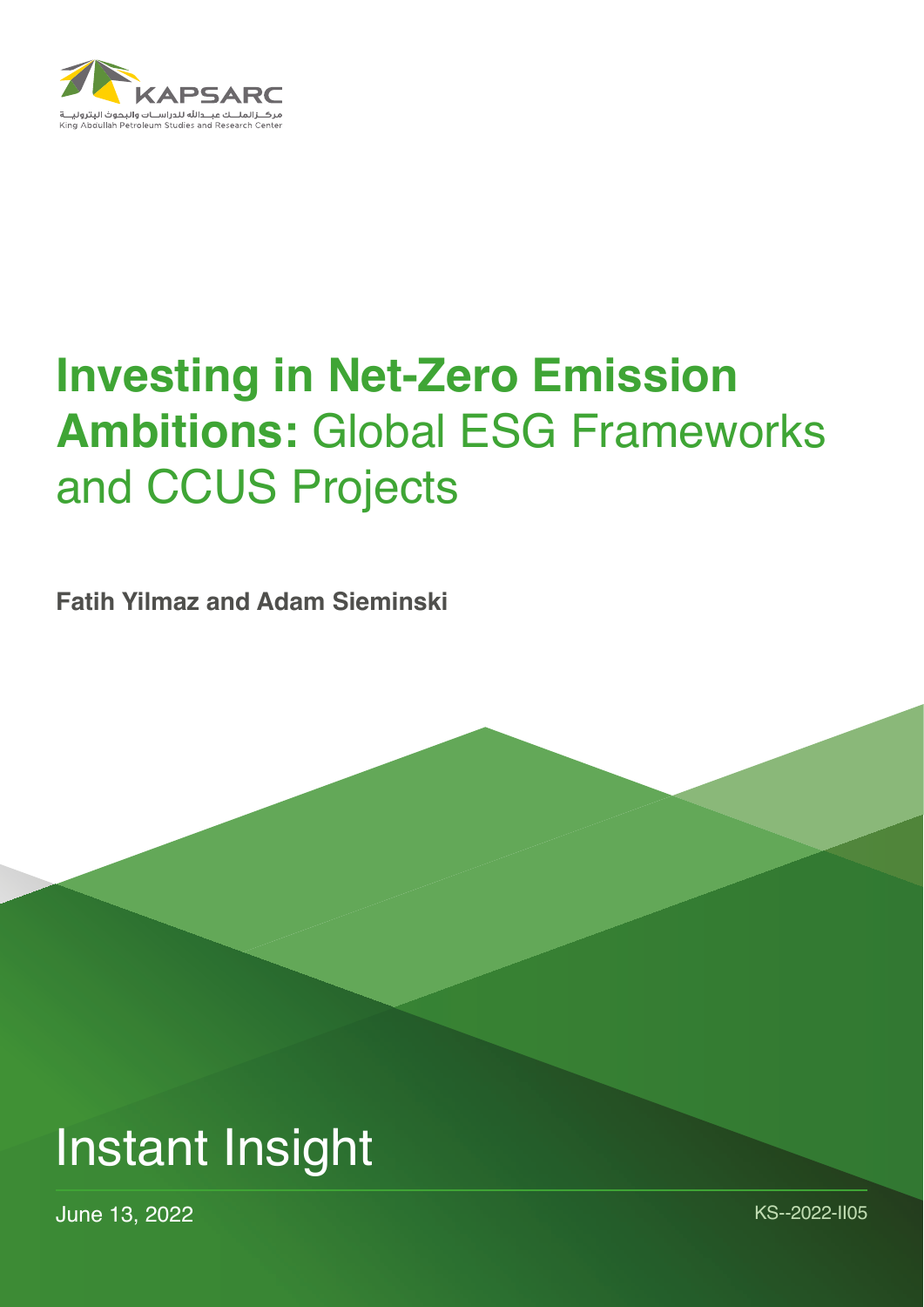## **About KAPSARC**

KAPSARC is an advisory think tank within global energy economics and sustainability providing advisory services to entities and authorities in the Saudi energy sector to advance Saudi Arabia's energy sector and inform global policies through evidence-based advice and applied research.

# **Legal Notice**

© Copyright 2022 King Abdullah Petroleum Studies and Research Center ("KAPSARC"). This Document (and any information, data or materials contained therein) (the "Document") shall not be used without the proper attribution to KAPSARC. The Document shall not be reproduced, in whole or in part, without the written permission of KAPSARC. KAPSARC makes no warranty, representation or undertaking whether expressed or implied, nor does it assume any legal liability, whether direct or indirect, or responsibility for the accuracy, completeness, or usefulness of any information that is contained in the Document. Nothing in the Document constitutes or shall be implied to constitute advice, recommendation or option. The views and opinions expressed in this publication are those of the authors and do not necessarily reflect the official views or position of KAPSARC.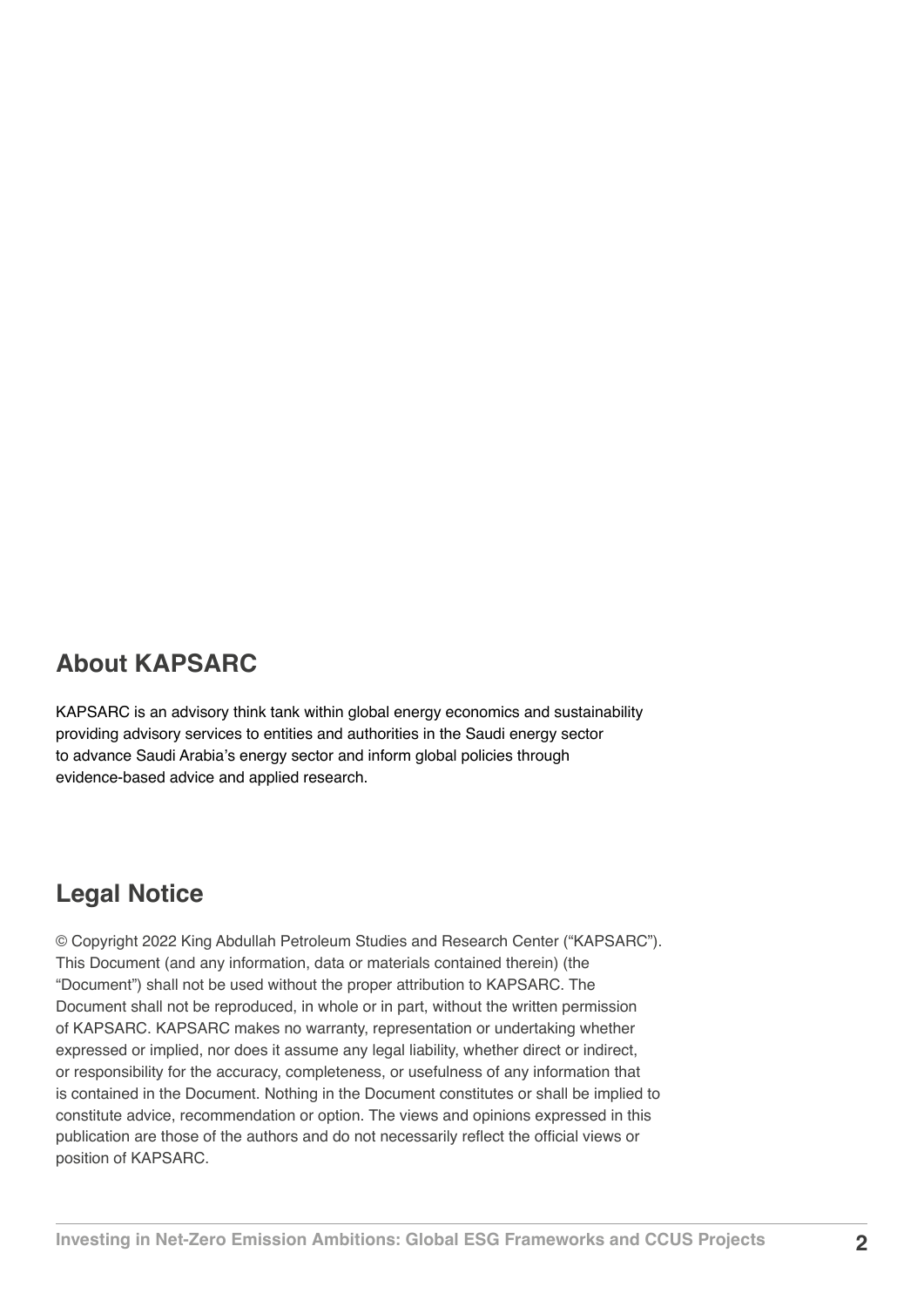## **Summary**

Achieving global net zero emission (NZE) goals necessitates trillions of US\$ of annual investment in various mitigation technologies. While a significant portion of this investment is expected to take place in mainstream mitigation technologies (e.g., renewable energy), low carbon technologies (e.g., CCUS) are also considered among the key enablers, especially in hard-to-abate sectors. However, the lack of a globally recognized environmental, social, and corporate governance (ESG) taxonomy and disclosure standards hinders efforts to scale up the necessary finance, especially in the case of CCUS investments. Establishing more holistic global ESG guidelines, including more explicit guidance on the reporting of CCUS-related activities, can accelerate the global sustainable energy transition.

#### **Role of Carbon Capture, Utilization and Storage (CCUS) in Net Zero Emission Ambitions**

Achieving global net zero emission (NZE) goals necessitates trillions of US\$ of annual investment in various mitigation technologies (e.g., IEA [2021]; IRENA [2021]; BNEF [2021]). While a significant portion of this investment is expected to take place in mainstream mitigation technologies (e.g., renewable energy), low carbon technologies, such as carbon capture, utilization, and storage (CCUS), are also considered among the key enablers, especially in the case of hard-to-abate sectors. According to a recent report by the International Energy Agency (IEA 2021), CCUS is listed among the seven pillars of a successful sustainable energy transition, which requires significant investment over the next decade to achieve NZE by 2050. While its role is particularly crucial for the carbon-intensive sectors, such as steel and cement, as well as oil and gas, CCUS is also an enabling technology to produce clean fuels. Among these fuels, hydrogen, and bioenergy, labeled as 'blue' based on their production offset by CCUS, are also mentioned in the IEA's report as the two other pillars for achieving NZE. Figure 1 summarizes the key areas that CCUS technologies can be used in, along with the expected carbon offsets by 2050. power plants (1% of  $\sim$  0.010) are equipped with CCUS, and the  $\sim$  220 GW of coalitions to 220 GW of coalitions to 220 GW of coalitions to 220 GW of coalitions to 220 GW of coalitions to 220 GW of coalition and gas, OOOO is also an chability technology to produce cream ideis. Among the



**Figure 1.** Global carbon dioxide (CO<sub>2</sub>) captured by source.

Source: IEA (2021).

*By 2050, 7.6 Gt Of CO21, 7.6 Gt of Carbon dioxide.*<br>Note: Gt CO<sub>2</sub> = gigatonnes of carbon dioxide. *CO2 is captured from bioenergy use and DAC, of which 1.9 Gt CO2 is permanently stored.*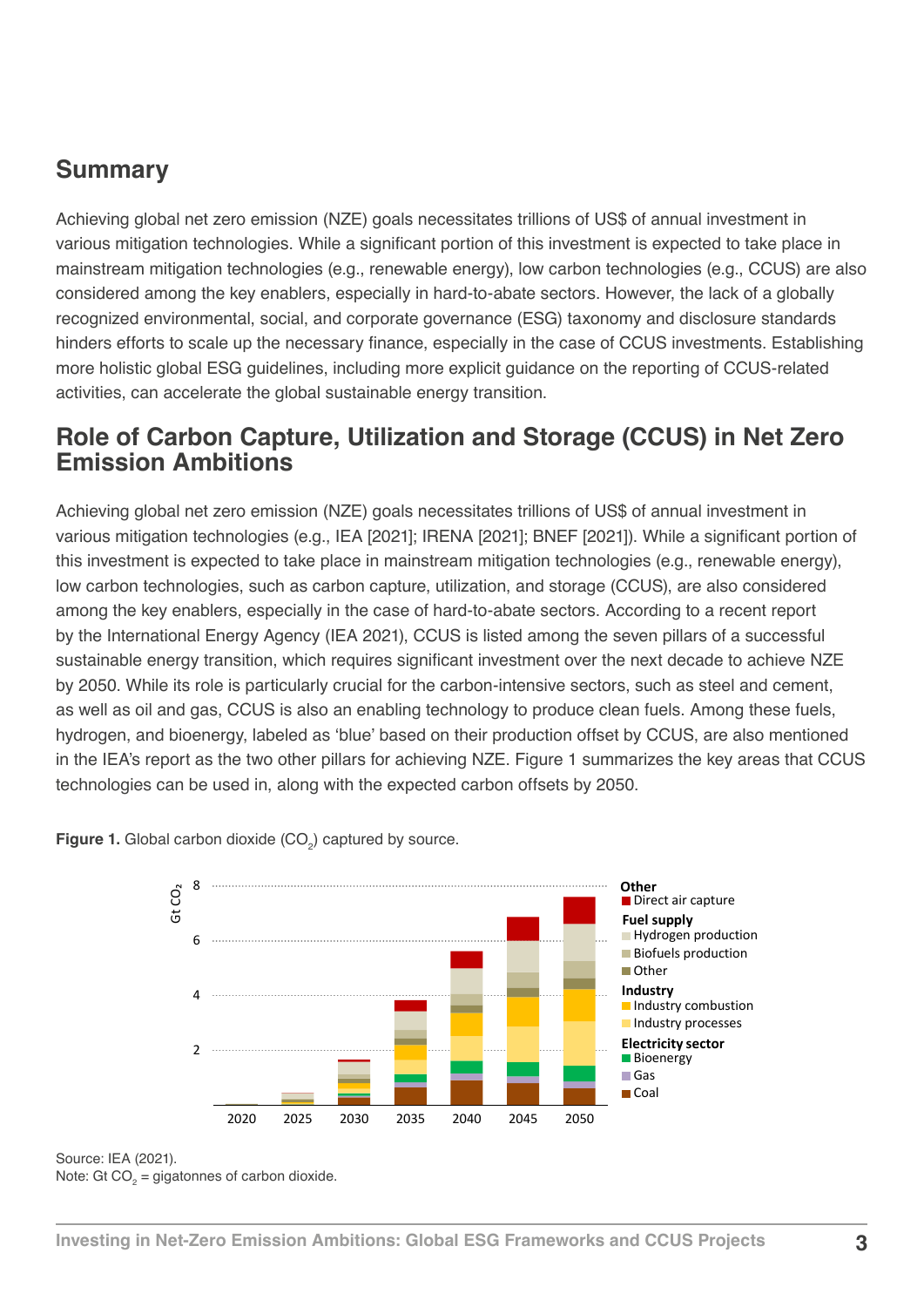CCUS also offers cost-effective and practical solutions to the risk of asset stranding by decarbonizing current infrastructure (e.g., power generation) and the heavy industries (IEA 2021). According to the IEA's projections, without CCUS technologies, an additional US\$15 trillion investment would be needed in renewable energy to achieve the same level of emission reductions. Considering the risks associated with stranded assets and their potential adverse effects on global financial stability, practical solutions, such as CCUS, are particularly crucial in providing flexibility to the NZE pathways.

## **Growing Financing Needs and the Role of ESG**

Despite the need for more investment in the technology, this has not been forthcoming, and thus a significant scaling up of CCUS has not yet been achieved. According to the recent investment figures from Bloomberg (Figure 2), global investment in CCUS is between US\$2 to US\$3 billion annually, which is multiple times lower than the needed levels. For instance, according to the IEA's projections based on NZE scenarios, annual investment in CCUS is expected to grow to US\$160 billion by 2050. Such a significant scaling up is certainly beyond the internal financing capacities of firms or public funds alone, and requires greater engagement from private investors.

**Figure 2.** Global CCUS investments in US\$ (billions).



Source: Authors' calculation from Bloomberg Transition Investment. Note: The CCUS investments include blue hydrogen projects with CCUS.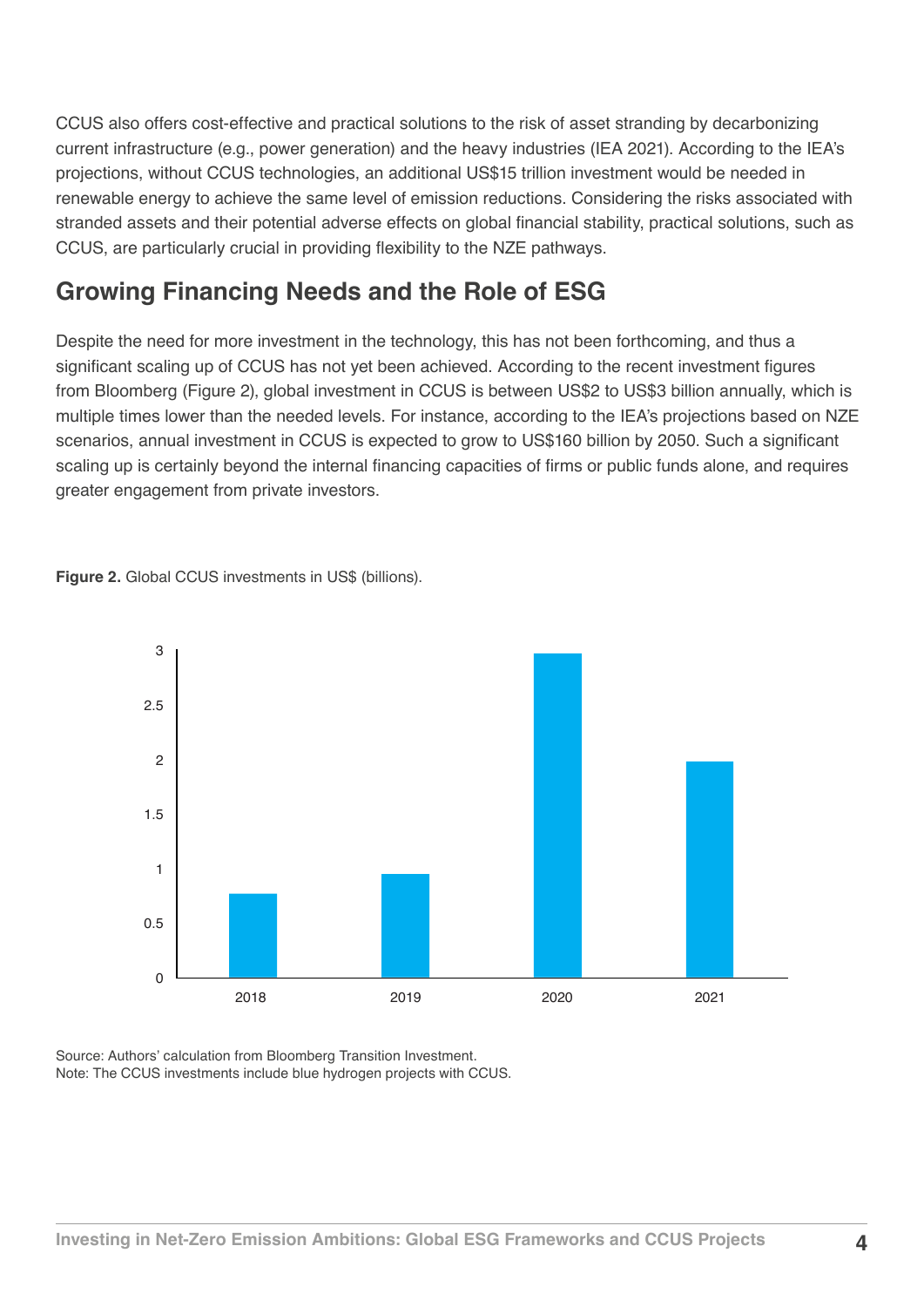Moreover, the technology is currently utilized in only a handful of developed countries, despite the fact many heavy carbon sectors are generally located in the developing world (Figure 3). Many studies have shown that there has been a significant migration of carbon-intensive sectors toward developing economies to exploit less stringent environmental regulations since the early 1990s.<sup>1</sup> Today, developing nations generally have a higher reliance on hydrocarbons or carbon-intensive sectors,<sup>2</sup> as depicted in the well-known concept of environmental Kuznet-Curve.<sup>3</sup> As the current geographic distribution of the CCUS investments does not seem to reflect this important data fact, substantial opportunities seem to be unexploited in many developing nations.





Source: Authors' calculation from Bloomberg Transition Investment.

Note: The figure uses data from 2018 to 2021, which also includes blue hydrogen projects with CCUS. All the reported countries are developed economies except China, according to the classification by the United Nations (2020).

Low storage capacity, uncertainties around global carbon practices, and weak regulatory support<sup>4</sup> might have contributed to the slow progress of the technology's utilization. However, attracting the necessary finance has perhaps been the most crucial factor. This is mainly because CCUS projects are capital-intensive, requiring a significant upfront cost. It is challenging for firms to raise this capital without external support, and thus external private finance becomes an important source.

<sup>1</sup> For a wider discussion, see Shahbaz, Balsalobre-Lorente, and Sinha (2019) and Shao (2018).

<sup>2</sup> For instance, China and India alone account for more than half of the global steel and cement production.

 $\,^3$  See Roberts and Grimes (1997) for a broader discussion on the issue.

<sup>4</sup> See Giovanni and Richards (2010) and Global CCS Institute (2020) for a more detailed discussion.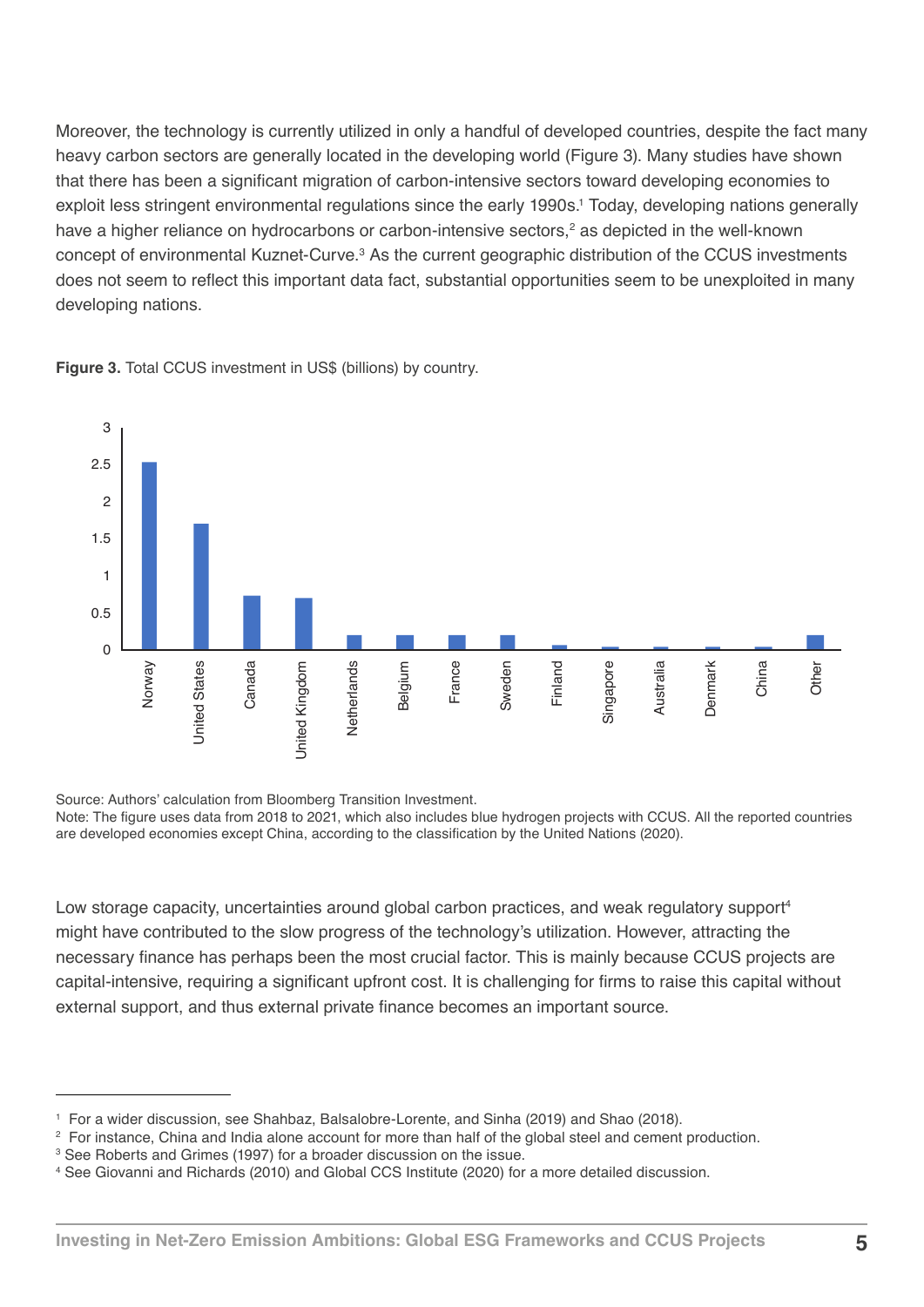Many traditional financial instruments (e.g., bonds and loans) can provide large enough pools of capital to meet the needs of the sector. Yet, as traditional financial instruments do not incorporate the risks and opportunities associated with climate change, they cannot provide favorable enough financing conditions for climate change resilient projects. In contrast to traditional financial instruments, sustainable finance instruments focus more on long-term returns, while taking into account the ESG risks in financing decisions. Hence, they tend to offer lower financing costs with greater asset allocation toward transition-related projects. Among the ESG pillars, the 'E' pillar has captured the most attention in recent years from institutional investors (e.g., pension funds) globally. The pillar has emerged as the common financing trend driving the required funds for the investment needs of the sustainable energy transition (OECD 2021).

### **Current ESG Frameworks and the CCUS: Toward a More Inclusive Approach**

CCUS projects are capital intensive and scaling up the technology requires significant external private finance, which continues to be a global challenge, especially for many developing economies. The widely accepted ESG frameworks among investors seem to favor mainstream mitigation technologies, such as renewable energy and electrification, neglecting the practical solutions that CCUS technologies can offer. The ongoing confusion around global ESG guidelines and the lack of a globally agreed ESG framework might have been an important driver of the current practice (GCCS 2020). As a result, CCUS projects do not seem to attract enough interest from financiers or investors, and thus receive a very small share of the global ESG flows.

Promoting a better understanding of CCUS within the financial community and establishing more explicit and transparent reporting standards for the technology in current ESG frameworks could attract more ESG funds to relevant projects. Aiming to contribute to these growing efforts, the Global CCS Institute recently published a comprehensive report, GCCSI (2022), studying the treatment of low-carbon technologies in global ESG frameworks. After assessing the CCUS coverage in 15 widely used ESG reporting standards and rating methodologies, the study concludes that the current ESG frameworks do not exclude the reporting of CCUS-related activities. However, the study also notes that only a few of the global ESG frameworks provide more explicit guidance on the reporting of CCUS-related activities.

The study also takes an important step toward establishing a methodology for the reporting of CCUS-related activities based on the institute's research and interviews with the relevant financial community members. Building on the available ESG frameworks, the proposed methodology focuses on providing more targeted and transparent information that can better support the financial community's understanding of CCUS activities, and hence, ensure more informed investment decisions. In particular, the methodology aims to identify the precise contribution of CCUS activities to six important themes. These comprise climate-related management, financial or investment decisions, greenhouse gas emissions, scope 1, 2 and 3 emissions reduction reporting, and outreach and collaboration. Such comprehensive and clear disclosure guidelines can significantly improve the understanding of the opportunities promised by the technology, and thus serve the best interests of all the relevant parties.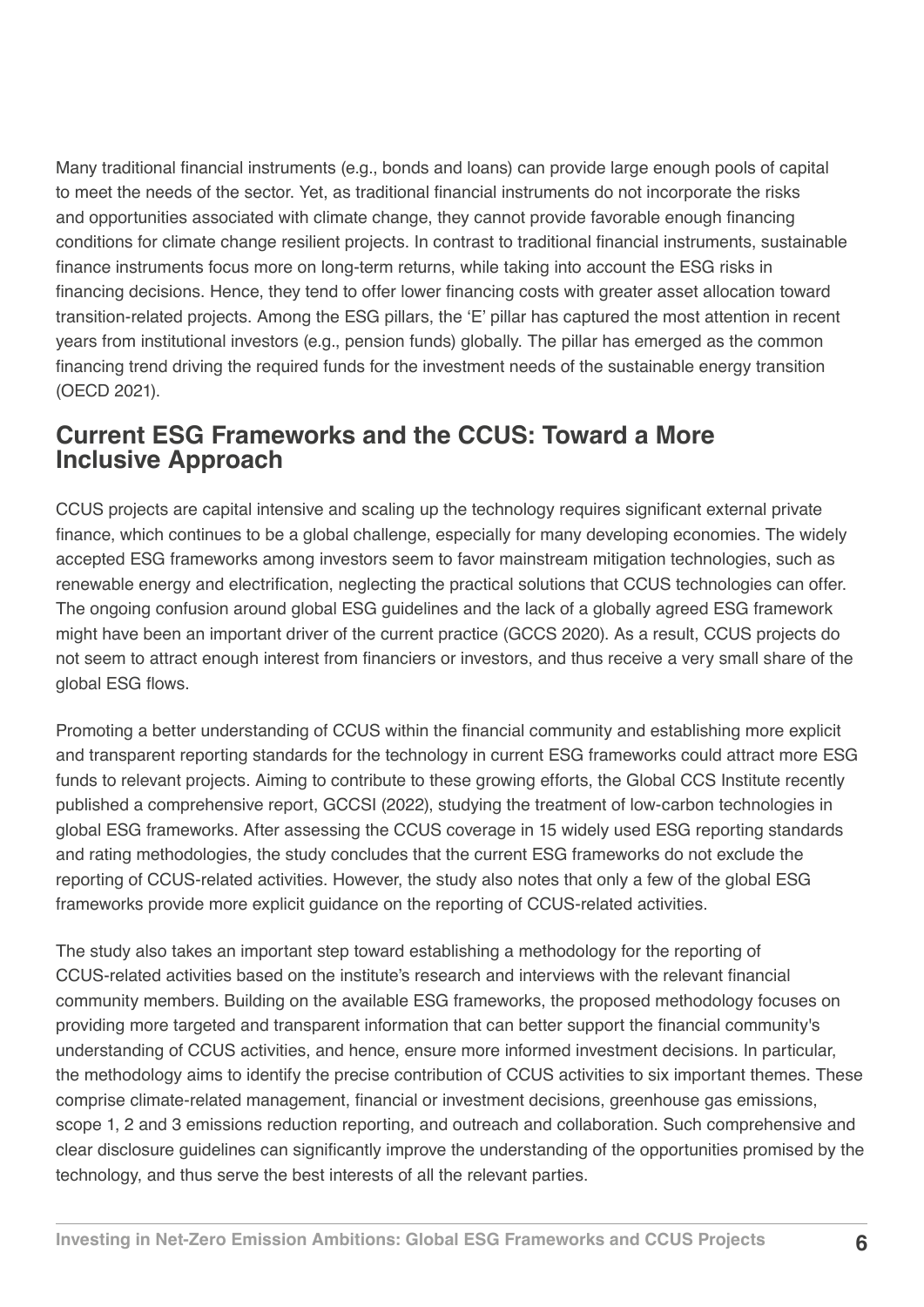# **Concluding Remarks**

ESG finance is becoming a new norm for financing the sustainable energy transition. While it has the potential to unlock significant financial resources that can bridge the unprecedented investment needs of the transition, the lack of a globally recognized ESG taxonomy hinders efforts to scale up the necessary finance. During the 2021 United Nations Climate Change Conference (COP26) in Glasgow, the International Financial Reporting Standards Foundation announced the establishment of the International Sustainability Standards Board (ISSB), whose main mandate is to harmonize the various global ESG frameworks established by different institutions and create a common taxonomy for sustainability disclosures. Such a global ESG framework is expected to boost the amount of available ESG finance for sustainability investments. However, it is equally crucial to ensure the inclusiveness of this framework for lower-carbon technologies, as well as the jurisdiction or region-specific requirements of developing economies that the ISSB has already noted as priorities.<sup>5</sup> All the efforts contributing to this agenda, such as the recent report by the Global CCS Institute, are extremely valuable in helping to catalyze the role of ESG finance in accelerating the global sustainable energy transition.

<sup>5</sup> See [https://www.ifrs.org/groups/international-sustainability-standards-board/issb-frequently-asked-questions/](https://www.ifrs.org/groups/international-sustainability-standards-board/issb-frequently-asked-quest)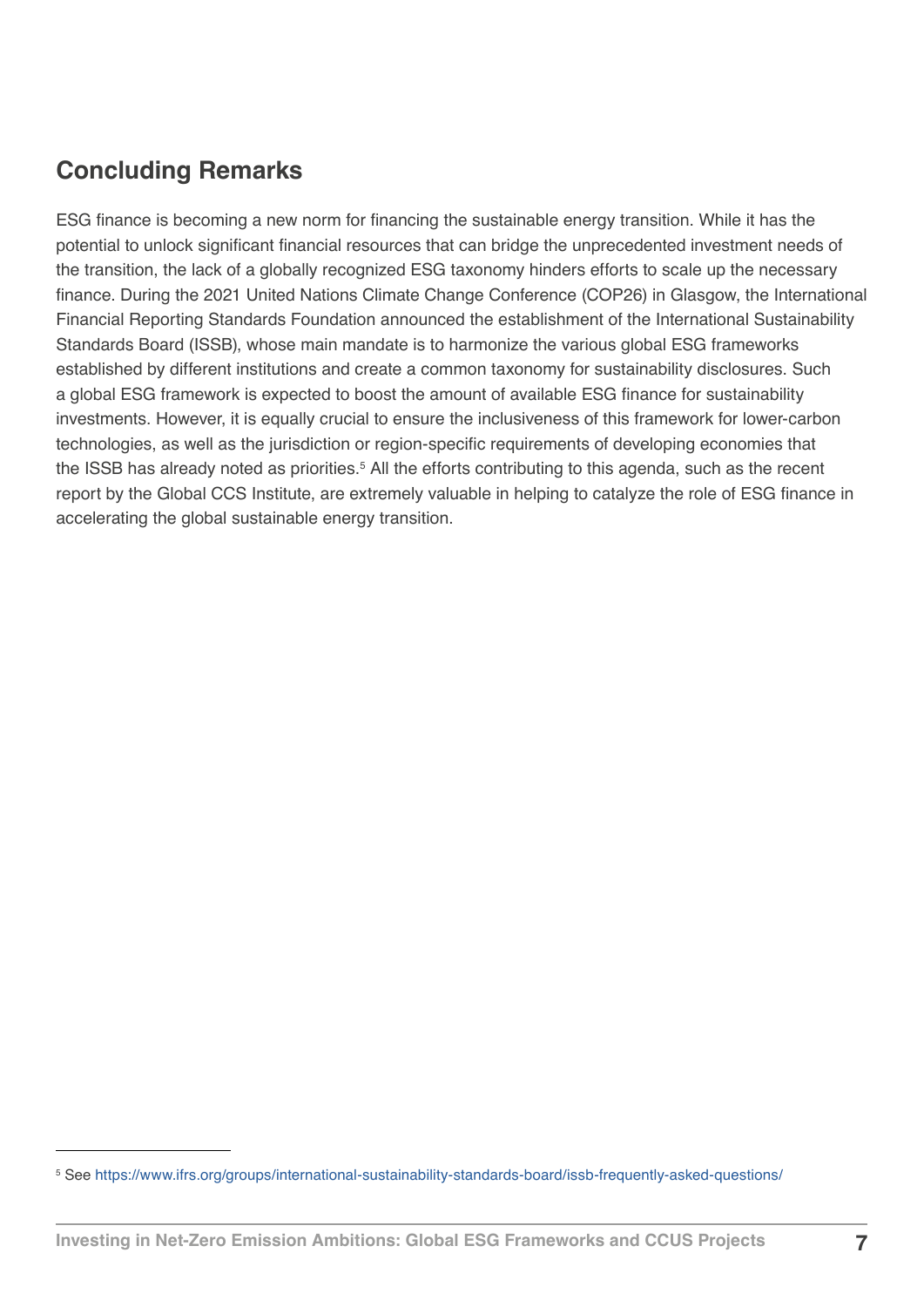## **References**

BloombergNEF (BNEF). 2021. "New Energy Outlook" Report. <https://about.bnef.com/new-energy-outlook/>.

Global CCS Institute. 2020. "Environmental, Social and Governance Assessments and CCS." [https://www.](https://www.globalccsinstitute.com/resources/publications-reports-research/esg-assessments-and-ccs/) [globalccsinstitute.com/resources/publications-reports-research/esg-assessments-and-ccs/](https://www.globalccsinstitute.com/resources/publications-reports-research/esg-assessments-and-ccs/)

———. 2022. "An ESG Reporting Methodology to Support CCS-Related Investment." [https://www.globalccsinstitute.com/resources/publications-reports-research/](https://www.globalccsinstitute.com/resources/publications-reports-research/an-esg-reporting-methodol) [an-esg-reporting-methodology-to-support-ccs-related-investment/](https://www.globalccsinstitute.com/resources/publications-reports-research/an-esg-reporting-methodol)

International Energy Agency (IEA). 2021. "NetZero by 2050: A Road Map for the Global Energy." [https://](https://www.iea.org/reports/net-zero-by-2050) [www.iea.org/reports/net-zero-by-2050](https://www.iea.org/reports/net-zero-by-2050)

International Renewable Energy Agency (IRENA). 2021. "World Energy Transitions Outlook: 1.5°C Pathway." [https://irena.org/-/media/Files/IRENA/Agency/Publication/2022/Mar/IRENA\\_World\\_Energy\\_Transitions\\_](https://irena.org/-/media/Files/IRENA/Agency/Publication/2022/Mar/IRENA_World_Energy_Transitions_Out) [Outlook\\_2022.pdf](https://irena.org/-/media/Files/IRENA/Agency/Publication/2022/Mar/IRENA_World_Energy_Transitions_Out)

Organisation for Economic Co-operation and Development (OECD). 2021. "ESG Investing and Climate Transition: Market Practices, Issues and Policy Considerations." [https://www.oecd.org/finance/ESG](https://www.oecd.org/finance/ESG-investing-and-climate-transition-market-practices-issues-and-policy)[investing-and-climate-transition-market-practices-issues-and-policy-considerations.pdf](https://www.oecd.org/finance/ESG-investing-and-climate-transition-market-practices-issues-and-policy)

Roberts, J. Timmons, and Peter E. Grimes. (1997) "Carbon intensity and economic development 1962–1991: A brief exploration of the environmental Kuznets curve." *World Development*, 25(2): 191-198. <https://www.sciencedirect.com/science/article/pii/S0305750X96001040>

Shahbaz, Muhammad, Daniel Balsalobre-Lorente, and Avik Sinha. 2019. "Foreign Direct Investment—CO<sub>2</sub> Emissions Nexus in Middle East and North African Countries: Importance of Biomass Energy Consumption." *Journal of Cleaner Production*. [https://www.sciencedirect.com/science/article/pii/](https://www.sciencedirect.com/science/article/pii/S0959652619303099) [S0959652619303099](https://www.sciencedirect.com/science/article/pii/S0959652619303099)

Shao, Yanmin. 2018. "Does FDI Affect Carbon Intensity? New Evidence from Dynamic Panel Analysis." *International Journal of Climate Change Strategies and Management*. [https://www.emerald.com/insight/content/doi/10.1108/IJCCSM-03-2017-0062/full/](https://www.emerald.com/insight/content/doi/10.1108/IJCCSM-03-2017-0062/full/pdf?title=does-fdi-affe) [pdf?title=does-fdi-affect-carbon-intensity-new-evidence-from-dynamic-panel-analysis](https://www.emerald.com/insight/content/doi/10.1108/IJCCSM-03-2017-0062/full/pdf?title=does-fdi-affe)

United Nations. 2020. "World Economic Situation and Prospects." [https://www.un.org/development/desa/](https://www.un.org/development/desa/dpad/publication/world-economic-situation-and-prospects-2020/) [dpad/publication/world-economic-situation-and-prospects-2020/](https://www.un.org/development/desa/dpad/publication/world-economic-situation-and-prospects-2020/)